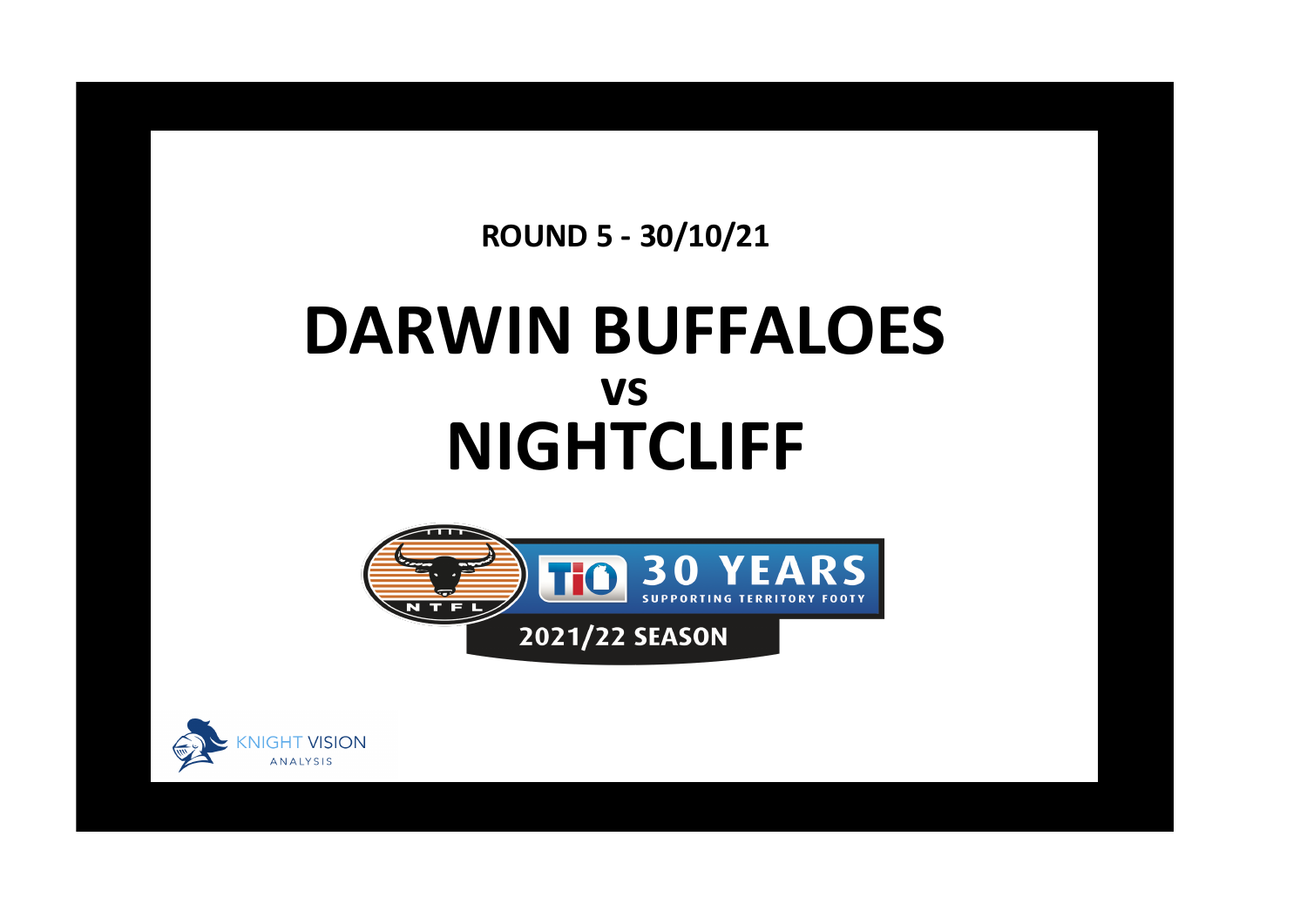|                         |                         | <b>Darwin Buffaloes</b> |                |              |                          |      |                | <b>Nightcliff</b> |                         |              | <b>Differential</b> |                |                |                |                |              |  |
|-------------------------|-------------------------|-------------------------|----------------|--------------|--------------------------|------|----------------|-------------------|-------------------------|--------------|---------------------|----------------|----------------|----------------|----------------|--------------|--|
| Q1                      | Q <sub>2</sub>          | Q <sub>3</sub>          | Q <sub>4</sub> | <b>TOTAL</b> |                          | Q1   | Q <sub>2</sub> | Q <sub>3</sub>    | Q <sub>4</sub>          | <b>TOTAL</b> |                     | Q <sub>1</sub> | Q <sub>2</sub> | Q <sub>3</sub> | Q <sub>4</sub> | <b>TOTAL</b> |  |
| 46                      | 50                      | 40                      | 42             | 178          | <b>Kicks</b>             | 44   | 55             | 38                | 46                      | 183          |                     | $+2$           | $-5$           | $+2$           | $-4$           | $-5$         |  |
| 12                      | 21                      | 25                      | 25             | 83           | <b>Handballs</b>         | 37   | 21             | 35                | 22                      | 115          |                     | $-25$          | $\mathbf{0}$   | $-10$          | $+3$           | $-32$        |  |
| 58                      | 71                      | 65                      | 67             | 261          | <b>Disposals</b>         | 81   | 76             | 73                | 68                      | 298          |                     | $-23$          | $-5$           | $-8$           | $-1$           | $-37$        |  |
| 3.83                    | 2.38                    | 1.60                    | 1.68           | 2.14         | <b>K:H Ratio</b>         | 1.19 | 2.62           | 1.09              | 2.09                    | 1.59         |                     | $+2.64$        | $-0.24$        | $+0.51$        | $-0.41$        | $+0.55$      |  |
| 63%                     | 56%                     | 58%                     | 57%            | 58%          | Kick Eff. %              | 57%  | 60%            | 53%               | 70%                     | 60%          |                     | $+6%$          | $-4%$          | $+5%$          | $-12%$         | $-2%$        |  |
| 83%                     | 71%                     | 72%                     | 68%            | 72%          | <b>Handball Eff. %</b>   | 84%  | 71%            | 77%               | 91%                     | 81%          |                     | $-0%$          | 0%             | $-5%$          | $-23%$         | $-9%$        |  |
| 4                       | 9                       | 6                       | 5              | 24           | <b>Clangers</b>          | 5    | 5              | 5                 | $\mathbf{1}$            | 16           |                     | $-1$           | $+4$           | $+1$           | $+4$           | $+8$         |  |
| 27                      | 30                      | 27                      | 30             | 114          | <b>Cont. Poss</b>        | 43   | 34             | 33                | 30                      | 140          |                     | $-16$          | $-4$           | $-6$           | $\mathbf{0}$   | $-26$        |  |
| 32                      | 42                      | 38                      | 35             | 147          | <b>Unc. Poss</b>         | 41   | 40             | 43                | 39                      | 163          |                     | $-9$           | $+2$           | $-5$           | $-4$           | $-16$        |  |
| 17                      | 20                      | 15                      | 13             | 65           | <b>Marks</b>             | 17   | 19             | 10                | 16                      | 62           |                     | $\mathbf{0}$   | $+1$           | $+5$           | $-3$           | $+3$         |  |
| 15                      | 18                      | 13                      | 13             | 59           | <b>Unc. Marks</b>        | 9    | 15             | 10                | 13                      | 47           |                     | $+6$           | $+3$           | $+3$           | $\mathbf{0}$   | $+12$        |  |
| $\overline{2}$          | $\overline{2}$          | $\overline{2}$          | 0              | 6            | <b>Cont. Marks</b>       | 8    | 4              | 0                 | 3                       | 15           |                     | $-6$           | $-2$           | $+2$           | $-3$           | $-9$         |  |
| 3                       | 3                       | 3                       | 1              | 10           | <b>Int. Marks</b>        | 4    | 5              | 1                 | $\overline{2}$          | 12           |                     | $-1$           | $-2$           | $+2$           | $-1$           | $-2$         |  |
| 4                       | $\mathbf{0}$            | 5                       | $\overline{2}$ | 11           | <b>F50 Marks</b>         | 3    | 3              | 3                 | 4                       | 13           |                     | $+1$           | $-3$           | $+2$           | $-2$           | $-2$         |  |
| 8                       | 14                      | 17                      | 17             | 56           | <b>Handball Receives</b> | 28   | 14             | 25                | 20                      | 87           |                     | $-20$          | $\Omega$       | $-8$           | $-3$           | $-31$        |  |
| 21                      | 22                      | 20                      | 28             | 91           | <b>Groundball Gets</b>   | 33   | 28             | 32                | 26                      | 119          |                     | $-12$          | $-6$           | $-12$          | $+2$           | $-28$        |  |
| 9                       | 10                      | 12                      | 11             | 42           | <b>Hitouts</b>           | 3    | 3              | 5                 | 6                       | 17           |                     | $+6$           | $+7$           | $+7$           | $+5$           | $+25$        |  |
| 5                       | 11                      | 11                      | 10             | 37           | <b>Clearances</b>        | 8    | 4              | 7                 | 8                       | 27           |                     | $-3$           | $+7$           | $+4$           | $+2$           | $+10$        |  |
| 17                      | 12                      | 23                      | 9              | 61           | <b>Tackles</b>           | 11   | 11             | 13                | 4                       | 39           |                     | $+6$           | $+1$           | $+10$          | $+5$           | $+22$        |  |
| 6                       | 13                      | $\overline{7}$          | 7              | 33           | <b>One Percenters</b>    | 9    | 6              | 5                 | 4                       | 24           |                     | $-3$           | $+7$           | $+2$           | $+3$           | $+9$         |  |
| 3                       | 6                       | 5                       | 5              | 19           | <b>Spoils</b>            | 6    | 6              | 1                 | $\overline{2}$          | 15           |                     | $-3$           | $\mathbf{0}$   | $+4$           | $+3$           | $+4$         |  |
| 6                       | 7                       | 7                       | 4              | 24           | <b>Frees For</b>         | 2    | 5              | $\overline{2}$    | 3                       | 12           |                     | $+4$           | $+2$           | $+5$           | $+1$           | $+12$        |  |
| $\overline{\mathbf{2}}$ | 5                       | $\overline{2}$          | 3              | 12           | <b>Frees Against</b>     | 6    | $\overline{7}$ | 7                 | 4                       | 24           |                     | $-4$           | $-2$           | $-5$           | $-1$           | $-12$        |  |
| 13                      | $\overline{\mathbf{z}}$ | 11                      | 11             | 42           | <b>Inside 50s</b>        | 10   | 16             | 9                 | 9                       | 44           |                     | $+3$           | $-9$           | $+2$           | $+2$           | $-2$         |  |
| 6                       | 11                      | 6                       | 3              | 26           | <b>Rebound 50s</b>       | 10   | 8              | 6                 | 6                       | 30           |                     | $-4$           | $+3$           | $\Omega$       | $-3$           | $-4$         |  |
| 31%                     | 14%                     | 73%                     | 36%            | 40%          | Score / 150 %            | 60%  | 44%            | 44%               | 100%                    | 59%          |                     | $-29%$         | $-29%$         | $+28%$         | $-64%$         | $-19%$       |  |
| 3                       | $\mathbf 0$             | 5                       | 4              | 12           | <b>Goals</b>             | 3    | 5              | 3                 | $\overline{\mathbf{z}}$ | 18           |                     | $\mathbf{0}$   | $-5$           | $+2$           | $-3$           | $-6$         |  |
| 1                       | 1                       | 3                       | 0              | 5            | <b>Behinds</b>           | 3    | $\overline{2}$ | $\mathbf{1}$      | $\overline{2}$          | 8            |                     | $-2$           | $-1$           | $+2$           | $-2$           | $-3$         |  |
| 19                      | 1                       | 33                      | 24             | 77           | <b>Score</b>             | 21   | 32             | 19                | 44                      | 116          |                     | $-2$           | $-31$          | $+14$          | $-20$          | $-39$        |  |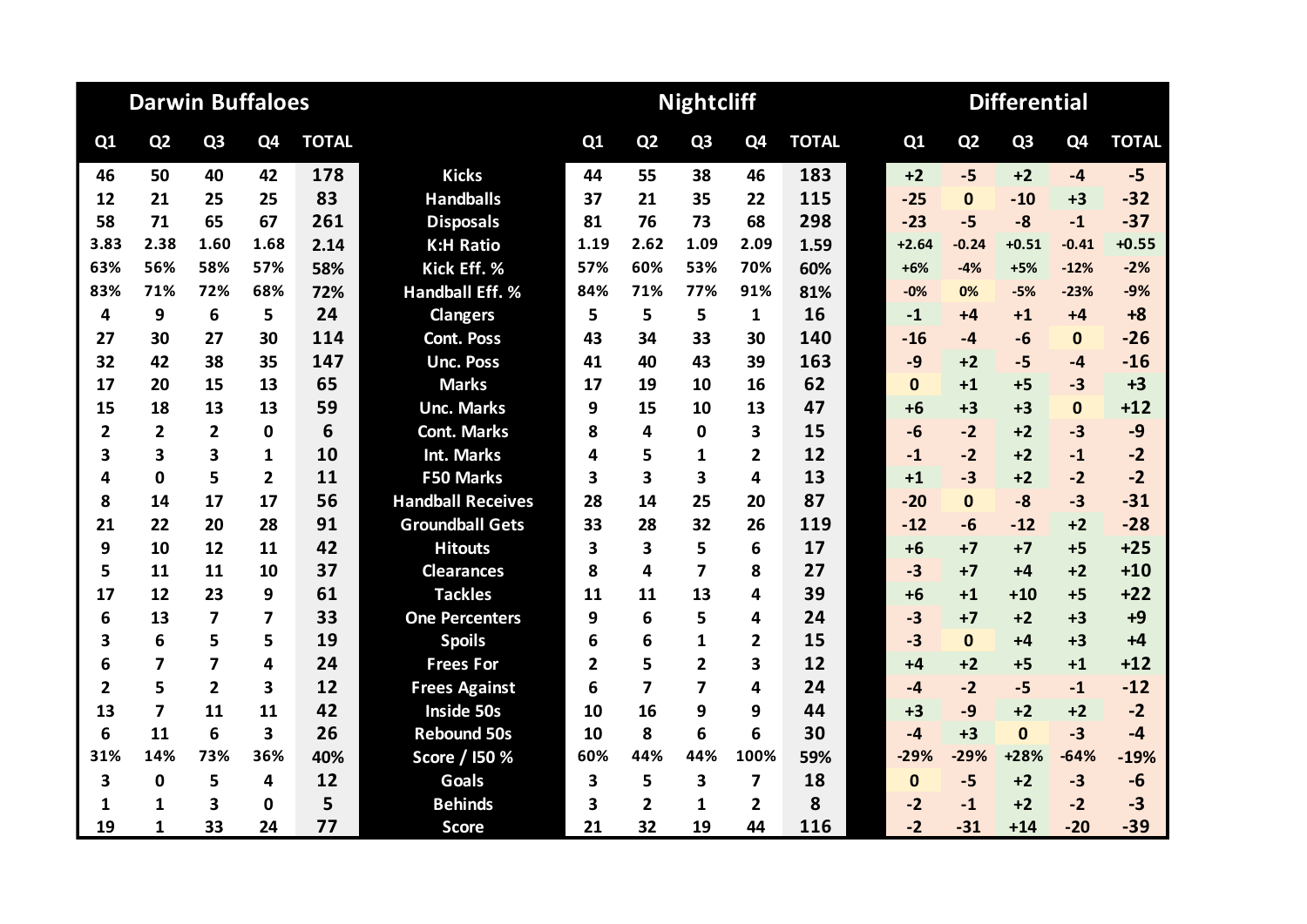|                     |     |     |       |          |             |              |           |       |      |       |           |              | <b>Darwin Buffaloes</b> |              |                               |    |              |    |      |           |              |                |      |              |    |              |                |
|---------------------|-----|-----|-------|----------|-------------|--------------|-----------|-------|------|-------|-----------|--------------|-------------------------|--------------|-------------------------------|----|--------------|----|------|-----------|--------------|----------------|------|--------------|----|--------------|----------------|
| <b>Player</b>       | К   |     | D     |          | KE% HE% CLG |              | <b>CP</b> | UP    | М    | UM    | <b>CM</b> |              | IM F50M HR GBG          |              |                               | но | <b>CLR</b>   | т  | 1%   | <b>SP</b> | FF           | FA             | 150  | <b>R50</b>   | G  | в            | <b>SA</b>      |
| 06 J Stokes         | 19  | 6   | 25    | 58%      | 67%         | 5            | 9         | 16    | 8    | 8     | 0         | 0            | 0                       | 4            | 8                             | 0  | 5            | 3  | 0    | 0         | 1            | 0              |      | 4            | 1  | $\Omega$     | $\mathbf{1}$   |
| 11 T Clarke         | 10  | 8   | 18    | 70%      | 75%         | 2            | 6         | 12    | 5    | 5     | 0         | 0            | 1                       | 6            | 6                             | 0  | 3            | 3  | 0    | 0         | 0            | 1              | 2    | 0            | 1  | 0            | 0              |
| 01 I Seden-Kunoth   | 9   | 8   | 17    | 33%      | 63%         | 1            | 13        | 5     | 2    | 2     | 0         | 0            | 0                       | 3            | 11                            | 0  | 4            | 8  | 1    | 0         | 3            | 1              | 5    | 0            | 0  | $\mathbf{1}$ | 0              |
| 24 C Sharples       | 15  | 2   | 17    | 27%      | 50%         | 1            | 6         | 11    | 3    | 3     | 0         | 0            | 0                       | 7            | 4                             | 0  | 5            | 5  | 0    | 0         | 2            | 1              | 3    | 1            | 0  | 0            | 0              |
| 16 P Boles          | 10  | 5   | 15    | 20%      | 40%         | 2            | 6         | 9     | 3    | 3     | 0         | 0            | 1                       | 5            | 5                             | 0  | 1            | 5  | 0    | 0         | 2            | 2              | 4    | 0            | 0  | 0            | 0              |
| 17 J Lochowiak      | 9   | 6   | 15    | 56%      | 83%         | $\mathbf{1}$ | 9         | 6     | 2    | 2     | 0         | 0            | 0                       | 3            | 8                             | 0  | 5            | 8  | 1    | 0         | $\mathbf{1}$ | 0              | 3    | $\mathbf{1}$ | 0  | 0            | 1              |
| 25 B Archard        | 11  | 3   | 14    | 73%      | 67%         | 0            | 9         | 6     | 3    | 2     | 1         | $\mathbf{1}$ | 0                       | 3            | 6                             | 37 | 5            | 2  | 1    | 0         | 2            | 0              | 3    | $\mathbf{1}$ | 0  | 0            | 0              |
| 12 K Maroney        | 8   | 5   | 13    | 75%      | 80%         | 0            | 6         | 7     | 6    | 5     | 1         | 2            | 0                       | 0            | 5                             | 0  | 0            | 1  |      | 5         | 0            | 0              | 1    | 0            | 0  | 0            | 0              |
| 03 J Collinson      | 7   | 5   | 12    | 86%      | 80%         | 0            | 9         | 3     | 1    | 1     | 0         | 0            | 1                       | $\mathbf{1}$ | 7                             | 0  | 3            | 4  | 0    | 0         | 2            | 0              | 2    | 0            | 0  | 0            | $\overline{2}$ |
| 10 B Stokes         | 9   | 3   | 12    | 67%      | 67%         | 2            | 4         | 8     | 6    | 5     | 1         | 4            | 0                       | 2            | 3                             | 0  | 2            | 0  | 1    | 1         | 1            | 0              | 0    | 3            | 0  | 0            | 0              |
| 35 A Darcy          | 10  | 2   | 12    | 60%      | 100%        | 2            | 5         | 8     | 4    | 4     | 0         | 2            | 0                       | 3            | 3                             | 0  | 0            | 3  | 3    | 1         | 2            | 1              | 2    | 2            |    | 0            | 1              |
| 07 T Eldridge       | 9   | 2   | 11    | 67%      | 100%        | $\mathbf{1}$ | 6         | 4     | 2    | 2     | 0         | 0            | 0                       | 2            | 4                             | 0  | $\mathbf{1}$ | 2  | 0    | 0         | 3            | 0              | 2    | 0            | 1  | 1            | 0              |
| 26 M Lochowiak      | 8   | 3   | 11    | 50%      | 67%         | 1            | 3         | 8     | 1    | 1     | 0         | $\Omega$     | 1                       | 5            | 2                             | 1  | 1            | 6  | 0    | 0         | 2            | $\overline{2}$ | 5    | 0            | 1  | $\mathbf{1}$ | $\mathbf{1}$   |
| 02 L Roberts        | 3   |     | 10    | 100%     | 86%         | 0            | 1         | 9     | 3    | 3     | 0         | 0            | 0                       | 5            | 1                             | 0  | 0            | 2  | 2    | 1         | 1            | 1              | 2    | 0            | 1  | 0            | 2              |
| 42 J Kickett        | 8   |     | 9     | 38%      | 0%          | 2            | 4         | 4     | 3    | 3     | 0         |              | 0                       | 0            | 4                             | 0  | Ω            | 0  |      |           |              | 0              | 0    | 5            | 0  | 0            | 0              |
| 13 Jackson Clark    | 5   | 3   | 8     | 80%      | 100%        | $\Box$       | 2         | 6     | 3    | 3     | 0         | 0            | 0                       | 2            | 2                             | 0  | Ω            |    |      |           | O            | 0              | 0    | 3            | 0  | 0            | 0              |
| 05 A Lochowiak      | 3   | 4   |       | 67%      | 75%         |              | 6         |       | 4    | 1     | 3         | 0            | 3                       | 0            | 3                             | 0  | 0            | 2  | 3    |           | 0            | 0              | 0    | 0            | 2  | 1            | 0              |
| 09 A Stokes         | 3   | 3   | 6     | 33%      | 33%         | 0            | 5         |       | 0    | 0     | 0         | 0            | 0                       |              | 5                             | 4  | 2            | 2  |      |           | Ω            | 0              | 0    | 1            | 0  | 0            | 0              |
| 44 M Campbell       | 6   | 0   | 6     |          | 67% #####   | 0            |           |       | 3    | 3     | 0         | 0            | 3                       | 0            |                               | 0  | 0            | 3  |      |           | 0            | 0              | 0    | 0            | 3  | $\mathbf{1}$ | 1              |
| 29 S Vivian         | 3   | 2   | 5     | 33%      | 100%        | 2            | 2         | 3     | 0    | 0     | 0         | 0            | 0                       | 2            | 1                             | 0  | 0            |    | 0    | 0         |              | $\mathbf{1}$   | 1    | 1            | 0  | 0            | 0<br>manana m  |
| 34 C Sambono        | 2   | 3   | 5     |          | 50% 100%    | 0            | 0         | 5     |      |       | 0         | 0            |                         |              | 0                             | 0  | 0            | 0  | 2    |           | 0            | 0              | 0    | 0            |    | 0            | 1              |
| 37 J Briston        | 3   |     | 5.    | 100% 50% |             | 1            | 2         | 3     | 2    | 2     | 0         | 0            | 0                       | 1            | 2                             | 0  | 0            | 0  | 4    | 3         | 0            | 2              | 0    | 3            | 0  | 0            | 0              |
| <b>DBFC</b>         | 178 | 83  | 261   |          | 58% 72%     | 24           | 114       | 147   | 65   | 59    | 6         | 10           | 11                      | 56           | 91                            | 42 | 37           | 61 | 33   | 19        | 24           | 12             | 42   | 26           | 12 | 5            | 10             |
| <b>NFC</b>          | 183 | 115 | 298   |          | 60% 81%     | 16           | 140       | 163   | 62   | 47    | 15        | 12           | 13                      | 87           | 119                           | 17 | 27           | 39 | 24   | 15        | 12           | 24             | 44   | 30           | 18 | 8            | 21             |
| <b>Differential</b> | -5  | -32 | $-37$ | $-2\%$   | $-9%$       | +8           | $-26$     | $-16$ | $+3$ | $+12$ | $-9$      | $-2$         | $-2$                    |              | $-31$ $-28$ $+25$ $+10$ $+22$ |    |              |    | $+9$ | $+4$      | $+12 -12$    |                | $-2$ | -4           | -6 | -3           | $-11$          |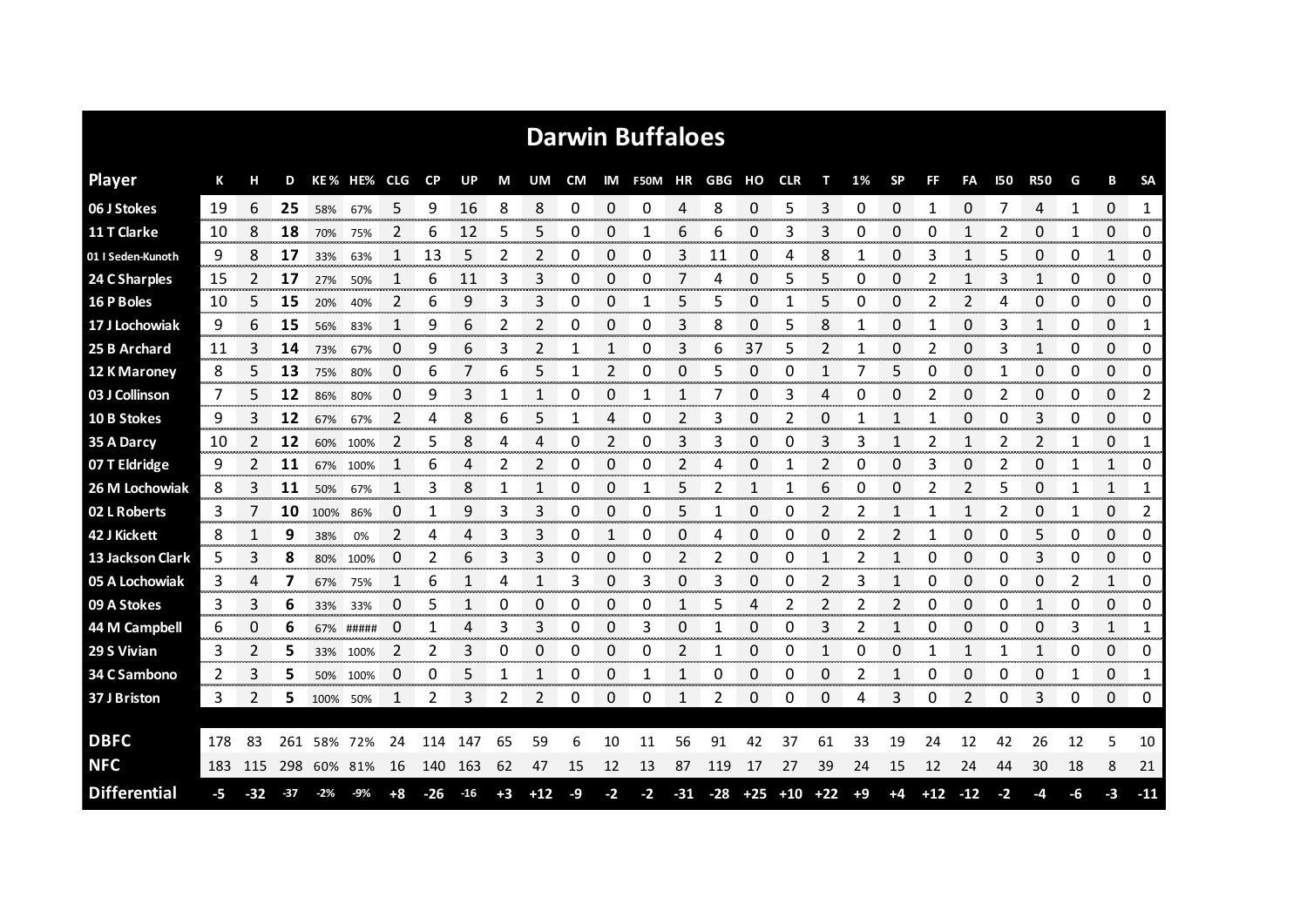|                     |     |       |       |       |             |          |       |       |      |       |              |      | <b>Nightcliff</b>        |    |             |       |       |                |      |              |           |                |            |                |      |                |              |
|---------------------|-----|-------|-------|-------|-------------|----------|-------|-------|------|-------|--------------|------|--------------------------|----|-------------|-------|-------|----------------|------|--------------|-----------|----------------|------------|----------------|------|----------------|--------------|
| <b>Player</b>       | К   | н     | D     |       | KE% HE% CLG |          | CP    | UP    | М    | UM    |              |      | CM IM F50M HR GBG HO CLR |    |             |       |       | т              | 1%   | <b>SP</b>    | <b>FF</b> | FA             | <b>I50</b> | <b>R50</b>     | G    | В              | <b>SA</b>    |
| 18 T North          | 16  | 9     | 25    | 50%   | 89%         | 2        | 11    | 14    | 5    | 3     | 2            | 1    | 1                        | 9  | 9           | 0     | 2     | 3              | 1    | $\mathbf{1}$ | 0         | 3              | 6          | 0              | 2    | $\overline{2}$ | 1            |
| 23 B Filo           | 12  | 11    | 23    | 67%   | 91%         |          | 10    | 16    | 5    | 4     |              | 1    | 0                        | 12 | 9           | 0     | 3     | 0              | 2    | 0            | 0         | 3              | 4          | 1              | 0    | 0              | 1            |
| 06 L Holt-Fitz      | 17  | 5     | 22    | 53%   | 80%         | 2        | 9     | 14    | 5    | 4     | 1            | 0    | 3                        | 8  | 8           | 0     | 0     | 2              | 1    | 0            | 0         | 3              | 3          | 0              | 5    | 1              | 2            |
| 17 S Harper         | 11  | 11    | 22    | 55%   | 91%         | 2        | 9     | 12    | 1    | 0     | $\mathbf{1}$ | 1    | 0                        | 11 | 7           | 0     | 4     | 5              | 4    | 0            | 2         | 1              |            | $\mathbf{1}$   | 0    | 0              | 0            |
| 19 W Derksen        | 11  | 11    | 22    | 36%   | 73%         | 2        | 12    | 10    | 5    | 3     | 2            | 1    | 0                        | 6  | 10          | 11    | 3     | $\overline{2}$ | 0    | 0            | 0         | 3              | 3          | $\mathbf{1}$   | 1    | 0              | 0            |
| 22 D Bowles         | 15  | 4     | 19    | 67%   | 50%         | 2        | 8     | 12    | 3    | 3     | 0            | 2    | 0                        | 6  | 8           | 0     | 0     | 0              | 2    | 2            | 1         | 1              | 4          | 6              | 0    | 0              | 2            |
| 33 S Wilson         | 12  | 6     | 18    | 75%   | 83%         | $\Omega$ | 7     | 11    | 4    | 4     | 0            | 1    | 0                        | 4  | 6           | 0     | 3     | 3              | 0    | 0            | 1         | 0              | 4          | $\overline{2}$ | 1    | 0              | 3            |
| 31 B Edwards        | 9   |       | 16    | 22%   | 86%         | 1        | 9     | 6     | 3    | 3     | 0            | 0    | 0                        | 3  | 8           | 0     | 6     | 2              | 1    | 1            | 1         | 0              | 6          | 0              | 0    | 1              | 0            |
| 10 C I lett         | 10  | 4     | 14    | 80%   | 75%         | 0        | 6     | 8     | 5    | 4     | 1            | 1    | 2                        | 2  | 5           | 0     | 2     | $\mathbf{1}$   | 0    | 0            | 0         | 0              | 1          | 1              | 0    | 1              | 3            |
| 28 K Emery          | 10  | 4     | 14    | 80%   | 75%         | 0        | 9     | 6     | 6    | 4     | 2            | 0    | 3                        | 2  | 6           | 0     |       | 1              | 0    | 0            | 1         | 1              | 2          | 0              | 4    | 0              | 4            |
| 29 S Deery          | 5.  | 9     | 14    | 80%   | 67%         | 0        | 6     | 10    | 4    | 4     | 0            | 1    | 0                        | 4  | 6           | 0     | 0     | 1              | 2    | 2            | 0         | 1              | 0          | 3              | 0    | 0              | 0            |
| 20 T Melville       | 8   | 3     | 11    | 63%   | 100%        | 0        | 6     | 5     | 4    | 3     | 1            | 0    | 3                        | 2  | 4           | 0     | 0     | 0              | 0    | 0            | 1         | 0              | 1          | 0              | 3    | 0              | 3            |
| 01 R Mu             | 3   |       | 10    | 33%   | 71%         | 0        | 9     | 2     | 0    | 0     | 0            | 0    | 0                        | 0  | 9           | 0     | 0     | 1              | 0    | 0            | 0         | 1              | 1          | 1              | 0    | 1              | 2            |
| 05 J Jones          | 6   | 4     | 10    | 83%   | 75%         | O        | 4     | 6     |      | 1     | 0            | 0    | 0                        | 3  | 4           | 0     | Ω     | 2              | 2    | 2            |           | 1              |            | 3              | 0    | 0              | 0            |
| 09 R Nyhuis         | 6   | 4     | 10    | 100%  | 75%         | 0        | 6     | 4     | 4    | 2     | 2            | 3    | 0                        |    | 4           | 0     | 2     | 0              | 3    | 3            |           |                | 0          | 6              | 0    | 0              | 0<br>www.com |
| <b>15 P Politis</b> | 7   | 3     | 10    | 29%   | 67%         |          | 6     | 4     | 2    | 2     | 0            | 0    | 0                        |    | 6           | 0     | O     | 3              |      | 0            | 0         | 0              | 4          | 0              | 0    | 0              | 0            |
| 26 M McGregor       | 5   | 2     | 7     | 60%   | 100%        | 1        | 1     | 5     | 0    | 0     | 0            | 0    | 0                        | 5  | 1           | 5     | 1     | 6              | 1    | 0            | 0         | $\overline{2}$ | 2          | 0              | 0    | 0              | 0            |
| 30 T Evans          | 6   |       | 7     | 67%   | 100%        | 0        | 4     | 2     | 3    | 1     | 2            | 0    |                          | 0  |             | 1     | Ω     | 1              | 0    | 0            | 0         | 0              | 0          | 0              | 2    | 1              | 0            |
| 32 R Morris         | 5   | 2     | 7     | 40%   | 100%        | 1        | 2     | 5     | 0    | 0     | 0            | 0    | 0                        | 4  |             | 0     | 0     | 1              | 0    | 0            | 1         | 1              | 1          | $\mathbf{1}$   | 0    | 0              | 0            |
| 12 Joel Budarick    | 2   | 4     | 6     | 50%   | 75%         | 1        | 3     | 3     | 0    | 0     | 0            | 0    | 0                        | 2  | 3           | 0     | 0     | 2              | 1    | $\mathbf{1}$ | 0         | 1              | 0          | 2              | 0    | 0              | 0            |
| 08 D Keast          | 1   | 4     | 5     | 0%    | 100%        | 0        | 3     | 2     | 0    | 0     | 0            | 0    | 0                        | 2  | 3           | 0     | 0     | 1              | 2    | 2            | 0         | 1              | 0          | 1              | 0    | 0              | 0            |
| 14 N Brown          | 5   | 0     | 5     |       | 80% #####   | 0        | 0     | 5     | 2    | 2     | 0            | 0    | 0                        | 0  | 0           | 0     | 0     | 2              | 1    | 1            | 2         | 0              | 0          | 1              | 0    | 0              | 0            |
|                     |     |       |       |       |             |          |       |       |      |       |              |      |                          |    |             |       |       |                |      |              |           |                |            |                |      |                |              |
| <b>NFC</b>          | 183 | 115   | 298   | 60%   | 81%         | 16       | 140   | 163   | 62   | 47    | 15           | 12   | 13                       | 87 | 119         | 17    | 27    | 39             | 24   | 15           | 12        | 24             | 44         | 30             | 18   | 8              | 21           |
| <b>DBFC</b>         | 178 | -83   | 261   |       | 58% 72%     | 24       | 114   | 147   | 65   | 59    | 6            | 10   | 11                       | 56 | 91          | 42    | 37    | 61             | 33   | 19           | 24        | 12             | 42         | 26             | 12   | 5              | 10           |
| <b>Differential</b> | +5  | $+32$ | $+37$ | $+2%$ | +9%         | -8       | $+26$ | $+16$ | $-3$ | $-12$ | $+9$         | $+2$ | $+2$                     |    | $+31$ $+28$ | $-25$ | $-10$ | $-22$          | $-9$ | -4           | $-12$     | $+12$          | $+2$       | $+4$           | $+6$ | $+3$           | $+11$        |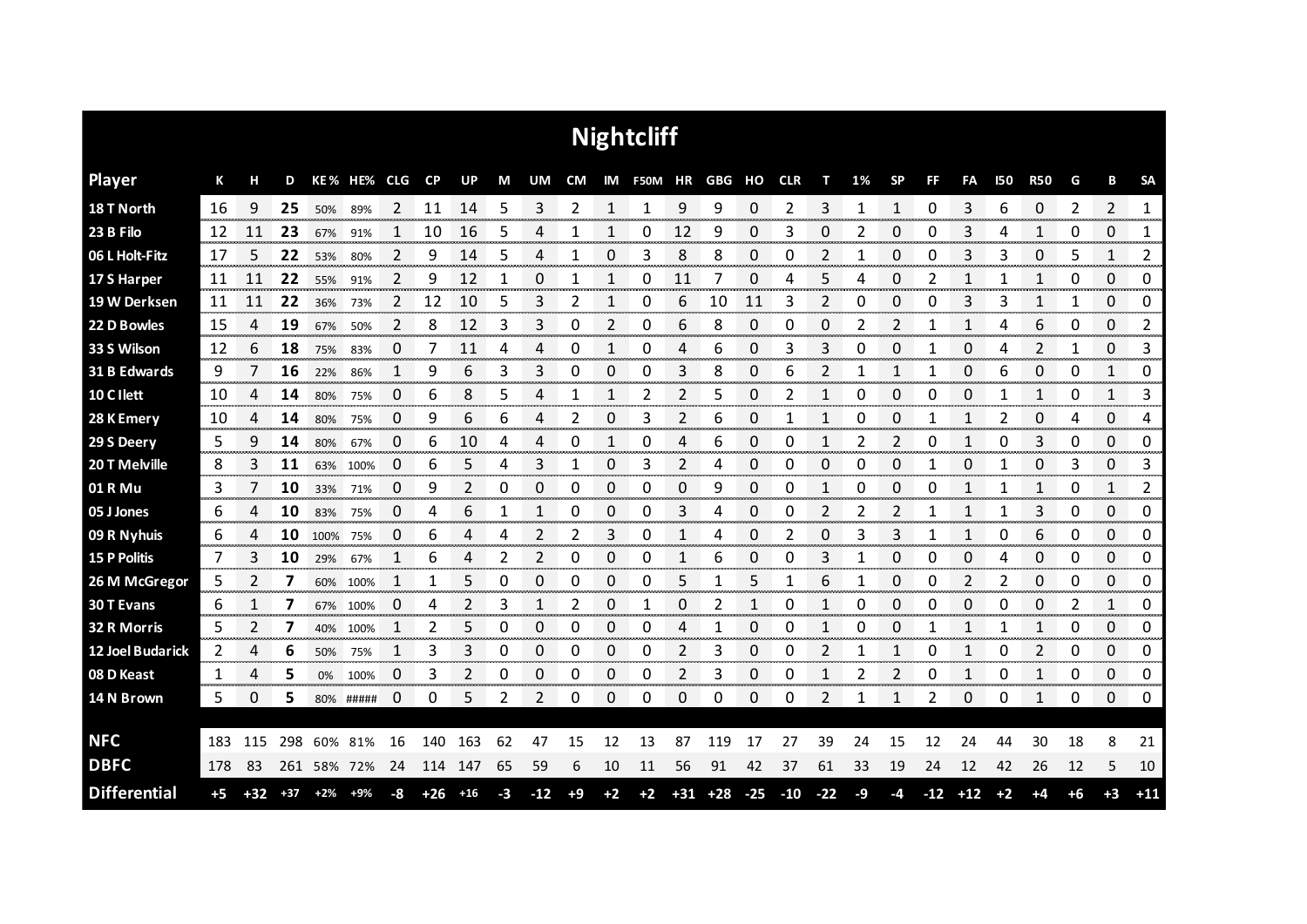|                        |             | <b>Score Sources</b> |
|------------------------|-------------|----------------------|
|                        | <b>DBFC</b> | <b>NFC</b>           |
| <b>Turnover</b>        | 7.3.45      | 10.6.66              |
| <b>Stoppage</b>        | 4.2.26      | 8.2.50               |
| Kick In                | 1.0.6       | 0.0.0                |
| <b>TOTAL</b>           | 12.5.77     | 18.8.116             |
|                        |             | Defensive 50         |
| <b>Turnover</b>        | 1.0.6       | 3.2.20               |
| <b>Stoppage</b>        | 0.0.0       | 1.0.6                |
| Kick In                | 1.0.6       | 0.0.0                |
| <b>TOTAL</b>           | 2.0.12      | 4.2.26               |
|                        |             | <b>Midfield</b>      |
| <b>Turnover</b>        | 6.3.39      | 6.4.40               |
| <b>Centre Bounce</b>   | 2.1.13      | 4.2.26               |
| <b>B/ARC Stoppages</b> | 2.0.12      | 2.0.12               |
| <b>TOTAL</b>           | 10.4.64     | 12.6.78              |
|                        |             | <b>Forward 50</b>    |
| <b>Turnover</b>        | 0.0.0       | 1.0.6                |
| <b>Stoppage</b>        | 0.1.1       | 1.0.6                |
| <b>TOTAL</b>           | 0.1.1       | 2.0.12               |